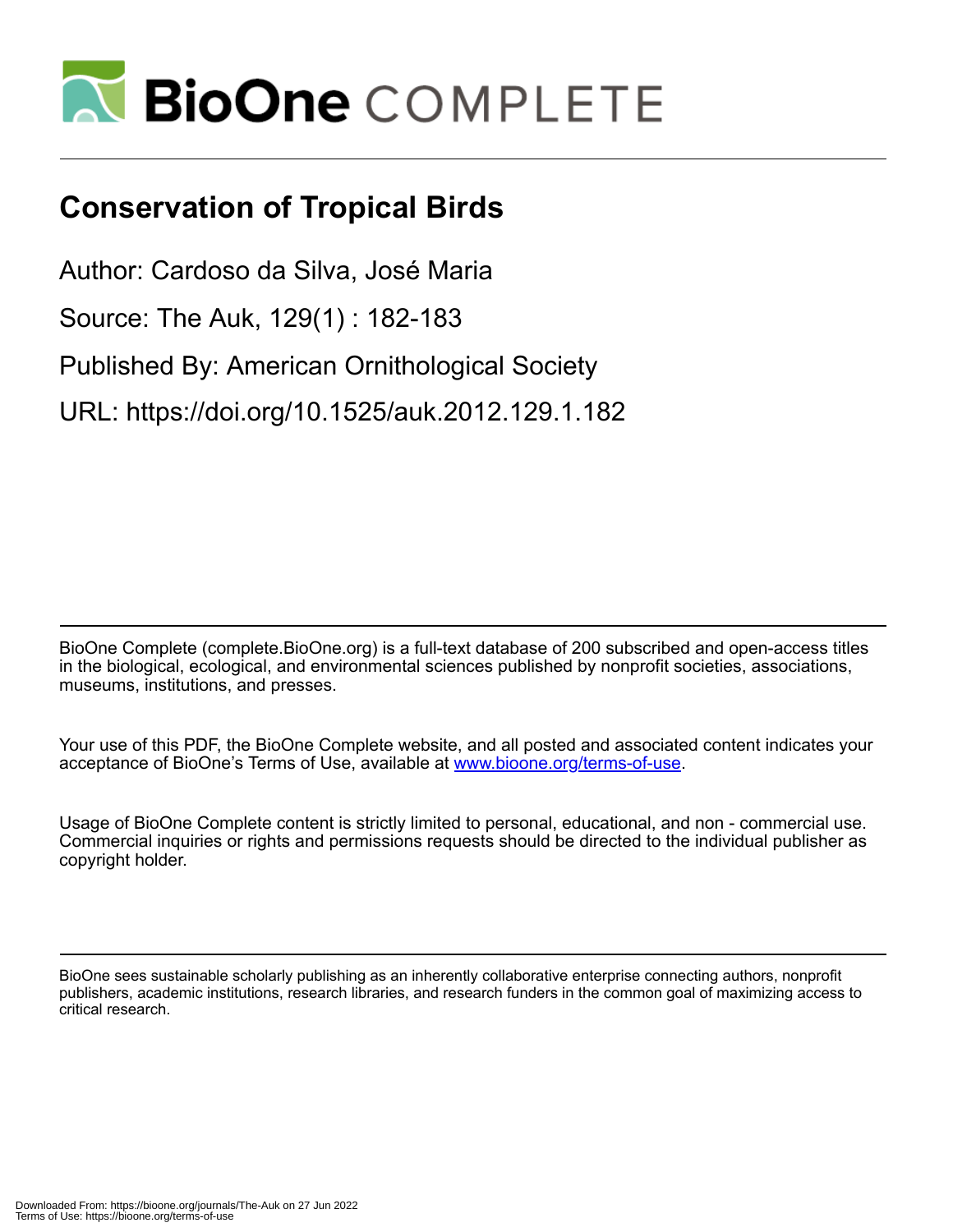knowledge has been generated. As a consequence, a synthesis was urgently needed. Fortunately, four authors with field experience in different portions of the tropical world combined their efforts to produce this book, the first of its kind covering all major issues on conservation of tropical birds.

The book is organized in 10 chapters, with 12 color plates with figures and pictures. The book begins with a synthesis of the state of tropical avian biodiversity. Of the 1,227 bird species threatened worldwide, 79% occur in lowland and montane tropical forests. Habitat loss and degradation are the major causes of bird extinction, but hunting, pollution, invasive species, and disease play a role as well. The second chapter presents theoretical background and empirical data from studies that analyzed the effects of habitat fragmentation on tropical birds. The third chapter presents a good summary on tropical bird extinctions. The current bird extinction rate may be at least  $30 \times$  more than expected, but conservation initiatives may have slowed the bird extinction rate in the past century. There is some empirical evidence that certain forest bird species may be able to use disturbed landscapes, but it is not clear whether they are able to sustain their populations in those areas.

The fourth chapter is on ecological functions of tropical birds. From an ecosystem perspective, birds are mobile links that are crucial for ecosystem function, memory, and resilience. The roles of birds in seed dispersal, pollination, predation and pest control, scavenging, nutrient deposition, and as ecosystem engineers are presented in some detail. Rapid loss of tropical birds may cause substantial reductions in certain ecosystem processes and services before we have a clear understanding of them. In this chapter, I think that the discussion on the role of birds in the process of restoration of tropical ecosystems could be improved significantly; the subject is very important in conservation biology, and a vast literature on the theme has been produced in the past two decades. The next chapter covers the effects of fire on the conservation of tropical birds. Fire regimes are natural, but humans have altered them in 70% of landscapes. Consequences of fire for bird conservation are highly context specific, depending on a multitude of complex factors, including variability in life-history strategies, the history of fire in each ecosystem, and the spatial and temporal scale of the burn events. The sixth chapter is on biotic invasions and tropical birds. It is estimated that 597 bird species are threatened or have gone extinct owing to the negative effects of invasive species. Cats and rodents are the main culprits in these losses. Several species are deliberately released in regions outside their ranges and successfully establish invasive populations. However, we know very little of how to develop successful management of invasive bird species. In this chapter, I think that a list of birds that become invaders with the relevant sources would help students and researchers to define research priorities on this topic.

The seventh chapter is an interesting synthesis on harvesting of tropical birds. Around 42% of the extant bird species are utilized as pets or hunted for food by humans. A large number of wild birds, 5-10 million, are caught annually in developing countries and exported to developed countries. Although birds may not form a major component of the bush meat trade, large frugivore birds may have populations affected by hunting and their decline may, as a consequence, severely affect forest dynamics. The next chapter covers the effects of climate change on tropical

The Auk 129(1):182–183, 2012 © The American Ornithologists' Union, 2012. Printed in USA.

**Conservation of Tropical Birds**.—Navjot S. Sodhi, Çağan H. Şekercioğlu, Jos Barlow, and Scott K. Robinson. 2011. Wiley-Blackwell, Chichester, United Kingdom. 312 pp. ISBN 9781444334821. Hardcover, \$129.95.-- In the past three decades, the study of ecology and conservation of tropical birds has increased exponentially. With more and more researchers dedicating their lives to understanding the evolutionary and ecological dynamics of tropical avifauna, a completely new body of